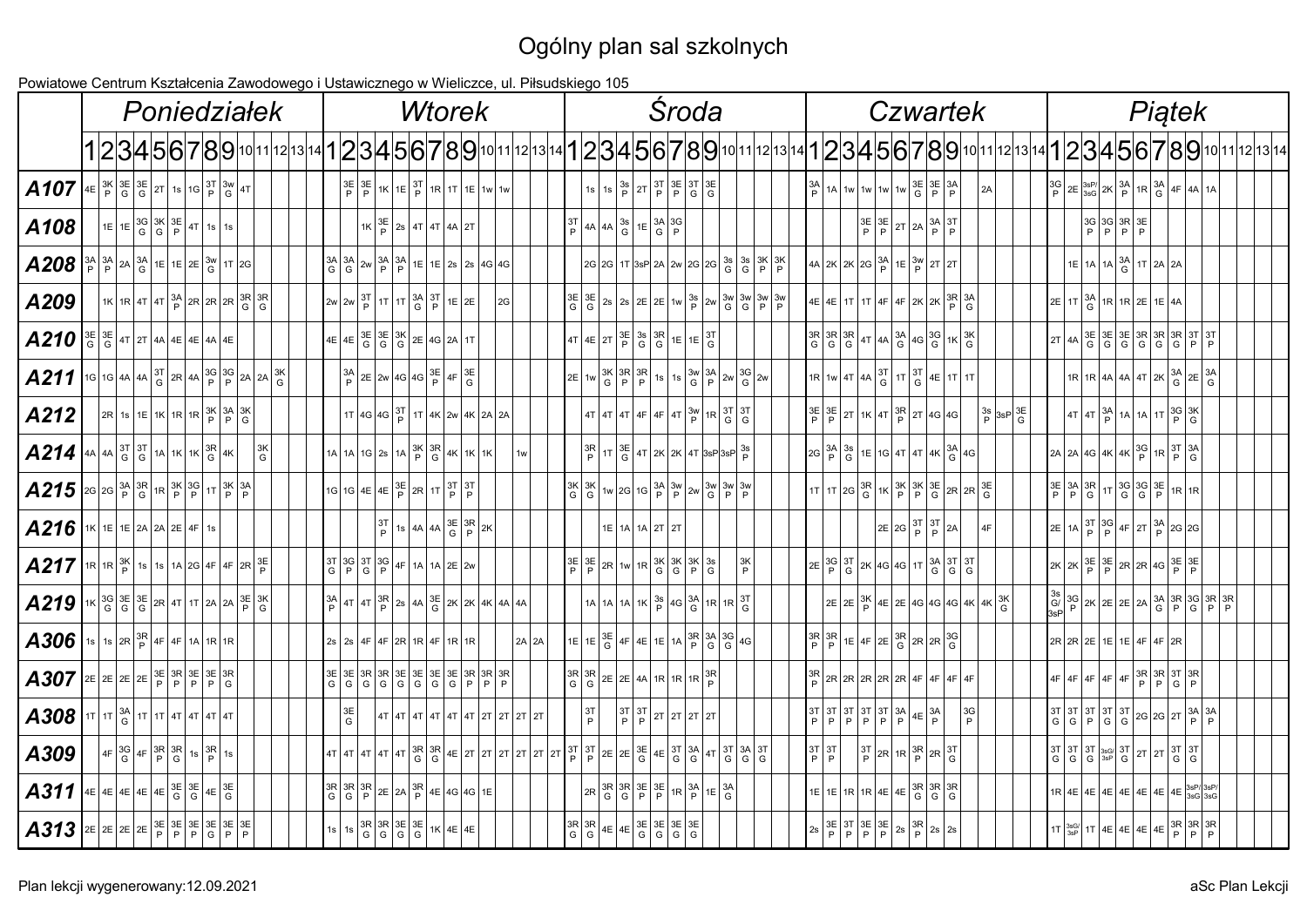|                                                                                                                                                                                                                                                                                                                    |  |                                                                                                                                                                  | Poniedziałek |  |  |  | sztalcci lid zawodowcyo i Ostawiczi icyo w |                |           |  |  | <b>Wtorek</b>                                                                                                                                           |               |                                                                                               |         |  |                                                          |  |                                                                                       | Środa                                                                                                                                                                                |  |                                                                                                                                                            |                                                  |  |                                                                        |  | <b>Czwartek</b>                                                                                                                                                                                                                                                                                    |                |  |         |                                                                                                                                                                        |                                    |  |                                                                                                                                                 | Piątek                                                                            |                                                  |  |                                                                                  |                                                                                                                                                            |
|--------------------------------------------------------------------------------------------------------------------------------------------------------------------------------------------------------------------------------------------------------------------------------------------------------------------|--|------------------------------------------------------------------------------------------------------------------------------------------------------------------|--------------|--|--|--|--------------------------------------------|----------------|-----------|--|--|---------------------------------------------------------------------------------------------------------------------------------------------------------|---------------|-----------------------------------------------------------------------------------------------|---------|--|----------------------------------------------------------|--|---------------------------------------------------------------------------------------|--------------------------------------------------------------------------------------------------------------------------------------------------------------------------------------|--|------------------------------------------------------------------------------------------------------------------------------------------------------------|--------------------------------------------------|--|------------------------------------------------------------------------|--|----------------------------------------------------------------------------------------------------------------------------------------------------------------------------------------------------------------------------------------------------------------------------------------------------|----------------|--|---------|------------------------------------------------------------------------------------------------------------------------------------------------------------------------|------------------------------------|--|-------------------------------------------------------------------------------------------------------------------------------------------------|-----------------------------------------------------------------------------------|--------------------------------------------------|--|----------------------------------------------------------------------------------|------------------------------------------------------------------------------------------------------------------------------------------------------------|
|                                                                                                                                                                                                                                                                                                                    |  |                                                                                                                                                                  |              |  |  |  |                                            |                |           |  |  |                                                                                                                                                         |               |                                                                                               |         |  |                                                          |  |                                                                                       |                                                                                                                                                                                      |  |                                                                                                                                                            |                                                  |  |                                                                        |  |                                                                                                                                                                                                                                                                                                    |                |  |         |                                                                                                                                                                        |                                    |  |                                                                                                                                                 |                                                                                   |                                                  |  |                                                                                  | 1 2 3 4 5 6 7 8 9 10 11 12 13 14 1 2 3 4 5 6 7 8 9 10 11 12 13 14 1 2 3 4 5 6 7 8 9 10 11 12 13 4 5 6 7 8 9 10 11 12 13 4 1 2 3 4 5 6 7 8 9 10 11 12 13 14 |
| A314                                                                                                                                                                                                                                                                                                               |  | $ 4E $ 4E $ 4E $ 4E $ 2E 2K 2K $ $\frac{3E}{P}$                                                                                                                  |              |  |  |  |                                            |                |           |  |  | 1s 1s 1s 1s 1s 1s 1s 4E $\frac{3R}{P}$ 3R                                                                                                               |               |                                                                                               |         |  |                                                          |  |                                                                                       |                                                                                                                                                                                      |  | $\left  4E \right  4E \left  \frac{3A}{G} \right  3A \left  \frac{3A}{G} \right  3A \left  \frac{3W}{G} \right  3A \left  2W \right  3A \left  2W \right $ |                                                  |  |                                                                        |  | $2s$ 2s $2s$ 2s $1G$ $2s$ $\frac{3A}{G}$ $4K$ $\frac{4K}{G}$                                                                                                                                                                                                                                       |                |  |         |                                                                                                                                                                        |                                    |  | $\begin{array}{ c c c c }\hline & 3s & 3sP/3sP/3sP/3sP/3sP/6} \cr & 4F & 3sP & 3sG & 3sG & 3sG \cr & & & 3sP & 3sG & 3sG \cr\hline \end{array}$ |                                                                                   |                                                  |  |                                                                                  |                                                                                                                                                            |
| $AB316$ 4F 4F 2A 2A $\frac{3R}{9}$ $\frac{3R}{9}$ $\frac{3R}{9}$ $\frac{3R}{9}$                                                                                                                                                                                                                                    |  |                                                                                                                                                                  |              |  |  |  |                                            |                |           |  |  | $\left  1T \right _G^{3G}$ 2R $\left  2R \right _G^{3R}$ 2s $\left  2s \right $ 1K $\left  1K \right $ 2A $\left  1E \right $ 1w $\left  1W \right $ 1w |               |                                                                                               |         |  |                                                          |  |                                                                                       | $\left \frac{3G}{P}\right \frac{3G}{P}\left \frac{3G}{P}\right $ 1R $\left \frac{3A}{G}\right $ 1R $\left \frac{3R}{P}\right \frac{3K}{P}$                                           |  |                                                                                                                                                            |                                                  |  |                                                                        |  | $1R\left 2R\left 2R\right \left 3K\right \left 3K\right 4E\left 4F\right 4F\left 4F\right 4F\right 4F$                                                                                                                                                                                             |                |  |         |                                                                                                                                                                        |                                    |  | $\left  4F \right  4F \left  1T \right  3R \left  3R \right  3R \left  3R \right  3K$                                                           |                                                                                   |                                                  |  |                                                                                  |                                                                                                                                                            |
| $\mid$ $A317\mid$ 1E $\mid^3\!\!\Gamma\mid$ <sup>3T</sup> $\mid$ 1R $\mid$ 2E $\mid$ 1G $\mid^3\!\!\mathbb{K}\mid$ 2T $\mid$ 2T $\mid$                                                                                                                                                                             |  |                                                                                                                                                                  |              |  |  |  |                                            |                |           |  |  | $1R$ $1T$ $3T$ $3T$ $3T$ $3T$ $3T$ $2A$                                                                                                                 |               |                                                                                               |         |  |                                                          |  |                                                                                       | $\left 2s\right $ 1T $\left 1K\right \left \frac{3A}{P}\right \left \frac{3A}{P}\right $ 4T $\left 4F\right $ 4F $\left 4G\right $ 4G                                                |  |                                                                                                                                                            |                                                  |  |                                                                        |  | $2K\left 2G\right \left \frac{3E}{P}\right \left \frac{3T}{G}\right \left \frac{3A}{G}\right \left \frac{3G}{G}\right \left \frac{3G}{G}\right 1T$                                                                                                                                                 |                |  |         |                                                                                                                                                                        |                                    |  | $\left  4E \left  \frac{3A}{G} \right  2R \left  2R \right  1T \left  \frac{3A}{G} \right  \frac{3G}{P} \left  1A \right  2A \right $           |                                                                                   |                                                  |  |                                                                                  |                                                                                                                                                            |
| $\big $ A319 $\big $ 2t $\big $ 4t $\big $ p $\big $ 2r $\big $ 3r $\big $ 3r $\big $ 3t $\big $ p $\big $ 2c $\big $ 2g $\big $ 3w $\big $                                                                                                                                                                        |  |                                                                                                                                                                  |              |  |  |  |                                            |                |           |  |  | $\frac{3K}{P}$ 2s 1A 1R 4F 2R 2R 4F                                                                                                                     |               |                                                                                               |         |  |                                                          |  |                                                                                       | $\left 2A\right 1G\left 2A\right 1G\left  \frac{3R}{G} \right  \frac{3R}{P} \left  \frac{3E}{3SP} \right  \frac{3E}{P} \left  \frac{3E}{P} \right $                                  |  |                                                                                                                                                            |                                                  |  |                                                                        |  |                                                                                                                                                                                                                                                                                                    |                |  |         |                                                                                                                                                                        |                                    |  | 1G 1K 1E 1K 1K 1E 1A 1E 1A                                                                                                                      |                                                                                   |                                                  |  |                                                                                  |                                                                                                                                                            |
| <b>B145</b> 4G 4G 4G 4G 4G 4G 4G                                                                                                                                                                                                                                                                                   |  |                                                                                                                                                                  |              |  |  |  |                                            |                | $1s$   1s |  |  | $\begin{array}{ c c c c c } \hline 3s & 3s & 3s \\ \hline 6 & 6 & 6 \end{array}$                                                                        |               | $\begin{array}{ c c c c c } \hline 3s & 3s & 3s \\ \hline G & G & G & G \\\hline \end{array}$ |         |  |                                                          |  | 4G 4G 4G 4G                                                                           |                                                                                                                                                                                      |  |                                                                                                                                                            |                                                  |  |                                                                        |  | $2s$   $2s$   $2s$   $2s$   $2s$   $2s$                                                                                                                                                                                                                                                            |                |  |         |                                                                                                                                                                        |                                    |  |                                                                                                                                                 |                                                                                   |                                                  |  |                                                                                  |                                                                                                                                                            |
| $E110$ 36 36 36 36 36 36 36                                                                                                                                                                                                                                                                                        |  |                                                                                                                                                                  |              |  |  |  |                                            |                |           |  |  |                                                                                                                                                         |               |                                                                                               |         |  |                                                          |  |                                                                                       | 3G 3G 3G 3G 3G 3G 3G 3G 3G 3G<br>P P P P P P P P P P P P P                                                                                                                           |  |                                                                                                                                                            |                                                  |  | 1G 1G 1G 1G 1G 1G                                                      |  |                                                                                                                                                                                                                                                                                                    | 1G 1G 1G 1G 1G |  |         |                                                                                                                                                                        |                                    |  |                                                                                                                                                 |                                                                                   |                                                  |  |                                                                                  |                                                                                                                                                            |
| $\mid$ $B215\left \frac{3R}{P}\right \frac{3R}{P}\left \frac{3K}{P}\right \frac{3K}{P}\left \frac{3K}{P}\right 4K\left 4K\right 4K\left 4K\right $                                                                                                                                                                 |  |                                                                                                                                                                  |              |  |  |  |                                            |                |           |  |  | $1R\left \frac{3T}{P}\right 4K\left 1G\right \frac{3R}{P}\left 4K\left \frac{3K}{P}\right \frac{3K}{P}\left \frac{3K}{P}\right \frac{3K}{P}\right $     |               |                                                                                               | $2K$ 4A |  |                                                          |  |                                                                                       | $\left  1G \right  1K \left  1G \right  1K \left  \frac{3G}{G} \right  4A \left  4A \right  4A \left  4A \right  2G \left  2W \right $                                               |  |                                                                                                                                                            |                                                  |  |                                                                        |  |                                                                                                                                                                                                                                                                                                    |                |  |         |                                                                                                                                                                        |                                    |  | $1K$ 4K 4K $\frac{3T}{P}$ $\frac{3T}{P}$ $\frac{3K}{G}$ $\frac{3K}{G}$ $\frac{2E}{2E}$                                                          |                                                                                   |                                                  |  |                                                                                  |                                                                                                                                                            |
| $ B217 $ <sup>3T</sup> 2T $ x $ 1K $ ^{3G}_{P} $ 2G 1E $ ^{3A}_{P} $                                                                                                                                                                                                                                               |  |                                                                                                                                                                  |              |  |  |  |                                            |                |           |  |  | $\left  4G \right  4G \left  2E \left  \frac{3E}{P} \right  2E \left  \frac{3E}{P} \right  1S \right $                                                  |               |                                                                                               |         |  |                                                          |  |                                                                                       | $\frac{1}{4}$ 4A 2G 2G 2G 2R 2s $\frac{3R}{P}$ 2R 2R 2G $\frac{3R}{P}$ 2T 2T                                                                                                         |  |                                                                                                                                                            |                                                  |  |                                                                        |  | $1R\left \frac{3R}{P}\right 2T\left 2K\left \frac{3G}{G}\right \frac{3G}{G}\left \frac{3K}{P}\right \frac{3K}{G}\right $                                                                                                                                                                           |                |  | 3K<br>G |                                                                                                                                                                        |                                    |  | $\left  4A \right _P^{3E}$ 2A 1G $\left  \frac{3G}{P} \right  2K \left  \frac{3T}{P} \right  1K \left  1K \right $                              |                                                                                   |                                                  |  |                                                                                  |                                                                                                                                                            |
| $\mid$ <b>B218</b> 46 46 46 46 46 46 36 36                                                                                                                                                                                                                                                                         |  |                                                                                                                                                                  |              |  |  |  |                                            |                |           |  |  | $ 4A $ 2A $ 2A $ 3G $ 3G $ 4A $ 2G $ 2G $ 2G $                                                                                                          |               |                                                                                               |         |  | $\begin{bmatrix} 3A & 3A \\ P & P \end{bmatrix}$         |  |                                                                                       | $\left  4A \right  4A \left  \frac{3G}{P} \right  \frac{3A}{P} \left  \frac{3G}{P} \right  \frac{3G}{P}$                                                                             |  |                                                                                                                                                            |                                                  |  |                                                                        |  | $\left 2s\right 2s\left 2s\right \left 3G\right \left 3G\right \left 3G\right \left 3A\right \left 3G\right \left 3G\right $                                                                                                                                                                       |                |  |         |                                                                                                                                                                        |                                    |  |                                                                                                                                                 |                                                                                   | $\begin{vmatrix} 3A & 3G \\ P & P \end{vmatrix}$ |  |                                                                                  |                                                                                                                                                            |
| $\mid$ $B219$ $\mid$ 1A $\mid$ 1A $\mid$ 1A $\mid$ 4K $\mid$ 4A $\mid$ $^{3R}_{\rm G}\mid$ 2A $\mid$ 2A $\mid$                                                                                                                                                                                                     |  |                                                                                                                                                                  |              |  |  |  |                                            |                |           |  |  |                                                                                                                                                         |               |                                                                                               |         |  |                                                          |  |                                                                                       | $\left  4A \right  4A \left  2A \right  2A \left  1A \right  3E \left  3E \right  3W$                                                                                                |  |                                                                                                                                                            | $\begin{vmatrix} 3A & 3A \\ G & G \end{vmatrix}$ |  |                                                                        |  | $1A \begin{vmatrix} 3A \\ G \end{vmatrix} 4A \begin{vmatrix} 1A \end{vmatrix} 1A \begin{vmatrix} 3T \\ G \end{vmatrix} \begin{vmatrix} 3A \\ P \end{vmatrix} 2A \begin{vmatrix} 2A \end{vmatrix} 3T \begin{vmatrix} 2A \end{vmatrix}$                                                              |                |  |         |                                                                                                                                                                        |                                    |  |                                                                                                                                                 |                                                                                   |                                                  |  |                                                                                  |                                                                                                                                                            |
| $B227$ 4K 4K 4K 4K 2K $x$ $\sqrt{3}$ $x$ $\sqrt{3}$ $x$ $\sqrt{3}$ $x$ $\sqrt{3}$ $x$ $\sqrt{2}$ $x$                                                                                                                                                                                                               |  |                                                                                                                                                                  |              |  |  |  |                                            | $\frac{3A}{P}$ |           |  |  | $\left \frac{3A}{P}\right \frac{3T}{P}\left 1K\right 1K\left 1K\right 2K\left 2K\right 1K\left 1K\right 1K$                                             |               |                                                                                               |         |  |                                                          |  |                                                                                       | 4K 4K 4K 4K 4K 4K 1G 2K 2K                                                                                                                                                           |  | $\left \frac{3\mathsf{K}}{\mathsf{P}}\right $ 2K $\left $ 2K $\right $                                                                                     |                                                  |  |                                                                        |  |                                                                                                                                                                                                                                                                                                    |                |  |         | $\frac{3K}{P}\left \frac{3K}{P}\right \frac{3K}{P}\left \frac{2R}{P}\right \frac{3K}{P}\left \frac{3W}{P}\right 1K\left 1K\right 4K\left 1K\right 4K\left 4K\right 4K$ |                                    |  | $\left  \frac{3K}{P} \right  \frac{3K}{P} \left  \frac{3K}{P} \right  \frac{3K}{P} \left  \frac{3K}{P} \right  1K \left  \frac{3K}{G} \right $  |                                                                                   |                                                  |  | $\begin{array}{ c c c c c } \hline 3K & 3K & 3K \\ \hline 6 & 6 & 6 \end{array}$ |                                                                                                                                                            |
| <b>B231</b> $\frac{1}{11}$ $\frac{1}{11}$ $\frac{1}{11}$ $\frac{1}{11}$ $\frac{1}{11}$ $\frac{1}{11}$ $\frac{1}{11}$ $\frac{1}{11}$ $\frac{1}{11}$ $\frac{1}{11}$ $\frac{1}{11}$ $\frac{1}{11}$ $\frac{1}{11}$ $\frac{1}{11}$ $\frac{1}{11}$ $\frac{1}{11}$ $\frac{1}{11}$ $\frac{1}{11}$ $\frac{1}{11}$ $\frac{1$ |  |                                                                                                                                                                  |              |  |  |  |                                            |                |           |  |  |                                                                                                                                                         |               |                                                                                               |         |  |                                                          |  |                                                                                       |                                                                                                                                                                                      |  | $1A$ $1A$ $1E$ $1E$ $1G$ $B$ $B$ $B$ $B$ $B$ $B$ $2K$ $2K$ $2K$ $2K$                                                                                       |                                                  |  | $\frac{3K}{P} \left  \frac{3K}{P} \right  \left  \frac{3K}{P} \right $ |  | 2T 2T 2R 1K 1K 1K                                                                                                                                                                                                                                                                                  |                |  |         |                                                                                                                                                                        |                                    |  |                                                                                                                                                 |                                                                                   |                                                  |  |                                                                                  |                                                                                                                                                            |
| <b>B232</b> 4K 4K 4K $ 4K $ $3A$ $ 3K $ $3K$ $ 3K $ $3K$ $ 3K $ $3K$ $ 2K $ $2K$ $ 2K $                                                                                                                                                                                                                            |  |                                                                                                                                                                  |              |  |  |  |                                            |                |           |  |  |                                                                                                                                                         |               |                                                                                               |         |  |                                                          |  |                                                                                       | $\left  4 \kappa \right  4 \kappa \left  4 \kappa \right  4 \kappa \left  4 \kappa \right  4 \mathsf{E} \left  \frac{3 \kappa}{\mathsf{P}} \right  2 \kappa \left  2 \kappa \right $ |  | $2K$ 2K                                                                                                                                                    |                                                  |  |                                                                        |  | $\left  1 \text{w} \right  1 \text{w}$ $2 \text{E}$ $\left  2 \text{E} \right  \left  \frac{3 \text{G}}{\text{P}} \right  \left  \frac{3 \text{A}}{\text{P}} \right  2 \text{A}$ $\left  2 \text{A} \right  \left  \frac{3 \text{K}}{\text{G}} \right  \left  \frac{3 \text{K}}{\text{G}} \right $ |                |  |         |                                                                                                                                                                        | $4K$ $4K$ $4K$ $8K$ $8K$ $8K$ $8K$ |  |                                                                                                                                                 | $\left  2K \left  \frac{3K}{P} \right  \frac{3K}{P} \right  1K \left  1K \right $ |                                                  |  |                                                                                  |                                                                                                                                                            |
| $E001$ $ {}^{3A}_{G} ^{3A}_{G} ^{17} ^{3A}_{G} ^{3R} ^{3R} ^{17} ^{47} ^{47} $                                                                                                                                                                                                                                     |  |                                                                                                                                                                  |              |  |  |  |                                            |                |           |  |  | $\left 2R\right $ 1T $\left 4A\right $ 4T $\left 3E\right $                                                                                             |               |                                                                                               |         |  |                                                          |  |                                                                                       | $1E\left 1E\right 1A\left 1G\right \left \frac{3A}{P}\right 1G\left \frac{3K}{P}\right $                                                                                             |  |                                                                                                                                                            |                                                  |  |                                                                        |  | $2E$ 1A $2E$ $2G$ $\frac{3T}{P}$ $\frac{3T}{P}$ $\frac{3T}{P}$ $\frac{3T}{P}$                                                                                                                                                                                                                      |                |  |         |                                                                                                                                                                        |                                    |  | $\begin{vmatrix} 3G & 3R & 3R \\ P & G & G \end{vmatrix}$                                                                                       |                                                                                   |                                                  |  |                                                                                  |                                                                                                                                                            |
| $E002$   1A   1A   1A   3T   1T   2K   2K                                                                                                                                                                                                                                                                          |  |                                                                                                                                                                  |              |  |  |  |                                            |                |           |  |  | $\left \frac{3A}{D}\right \frac{3E}{P}\left 4A\right 2s\left 2s\right 2G\left 4A\right $                                                                |               |                                                                                               |         |  |                                                          |  | 4A 4G 4G 1G 1G                                                                        |                                                                                                                                                                                      |  |                                                                                                                                                            |                                                  |  |                                                                        |  | $\frac{3T}{P} \left  \frac{3T}{P} \right  1G \left  1G \right $                                                                                                                                                                                                                                    |                |  |         |                                                                                                                                                                        |                                    |  | $\left  1E \right  1A \left  \begin{array}{c} 3T \\ G \end{array} \right  3T \left  2K \right  3E \left  5 \right $                             |                                                                                   |                                                  |  |                                                                                  |                                                                                                                                                            |
| <b>E003</b>                                                                                                                                                                                                                                                                                                        |  | $\left  4F \right  4F \left  4F \right  3K \left  3R \right  3E \left  5F \right $                                                                               |              |  |  |  |                                            |                |           |  |  |                                                                                                                                                         | $1\mathrm{K}$ |                                                                                               |         |  |                                                          |  | $\left \begin{array}{c c}\n3T & 3T & 3E & 3T \\ P & P & G & G\n\end{array}\right $ 4G |                                                                                                                                                                                      |  |                                                                                                                                                            |                                                  |  |                                                                        |  | $\frac{3G}{P}$ 2T $\frac{3G}{P}$ 1K $\frac{3K}{G}$                                                                                                                                                                                                                                                 |                |  |         |                                                                                                                                                                        |                                    |  | 4G 2G 2G 2G 1K 1K                                                                                                                               |                                                                                   |                                                  |  |                                                                                  |                                                                                                                                                            |
| $E$ 106 $\frac{3A}{G}$ $\frac{3A}{G}$ 10 10 $\frac{3E}{G}$ $\frac{3T}{G}$ $\frac{3A}{P}$ 2E 2E                                                                                                                                                                                                                     |  |                                                                                                                                                                  |              |  |  |  |                                            |                |           |  |  | $1A \left  4K \left  \begin{array}{c} 3K \\ P \end{array} \right  \begin{array}{c} 3K \\ G \end{array} \right  \left  3K \right  4K \left  4K \right $  |               |                                                                                               |         |  | $\begin{array}{ c c }\n 3A & 3A \\   P & P\n\end{array}$ |  | $2T$ 1s 4K 4K 4K                                                                      |                                                                                                                                                                                      |  |                                                                                                                                                            |                                                  |  |                                                                        |  | $1A \begin{vmatrix} 3s \\ G \end{vmatrix} \begin{vmatrix} 3A \\ P \end{vmatrix} \begin{vmatrix} 3A \\ P \end{vmatrix}$ $1T \begin{vmatrix} 3sP \\ 3sP \end{vmatrix} \begin{vmatrix} 3A \\ G \end{vmatrix} \begin{vmatrix} 3K \\ G \end{vmatrix}$                                                   |                |  |         |                                                                                                                                                                        |                                    |  | $\left 2T\right 2T\left 4T\right \left 3K\right \left 3A\right \left 4A\right \left 3K\right \left 3K\right $                                   |                                                                                   |                                                  |  |                                                                                  |                                                                                                                                                            |
| E107                                                                                                                                                                                                                                                                                                               |  | $\left \begin{array}{c} 3G \\ P \end{array}\right $ $\left \begin{array}{c} 3G \\ P \end{array}\right $ 1G $\left  \begin{array}{c} 4F \\ 4F \end{array}\right $ |              |  |  |  |                                            |                |           |  |  | $\frac{3G}{P}$ 4A $\frac{3G}{P}$ 1s 1s 1s                                                                                                               |               |                                                                                               |         |  |                                                          |  |                                                                                       | $\left \frac{3E}{P}\right $ 1s $\left  \frac{1}{W} \right $ 1w $\left \frac{3G}{G}\right $ 1A $\left \frac{3G}{G}\right $                                                            |  |                                                                                                                                                            |                                                  |  |                                                                        |  | $\begin{array}{c c c}\n 3A & 3A & 2G & 1G & 3G & 4T & 4T\n\end{array}$                                                                                                                                                                                                                             |                |  |         |                                                                                                                                                                        |                                    |  | $\left  1G \left  \frac{3G}{G} \right  2T \left  2T \left  \frac{3T}{P} \right  2T \left  \frac{3s}{P} \right  3sP \right $                     |                                                                                   |                                                  |  |                                                                                  |                                                                                                                                                            |